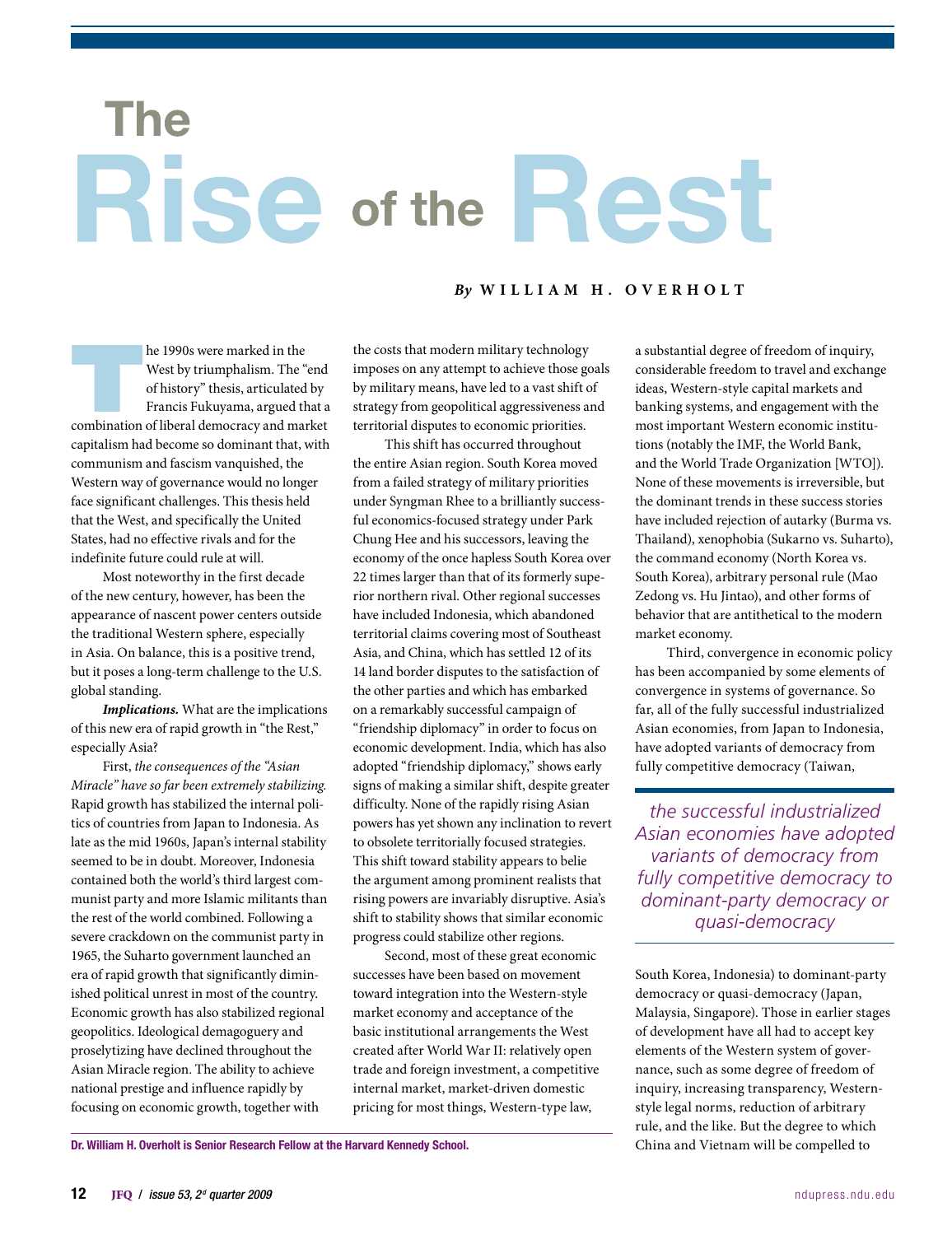#### **OVERHOLT**

The Global Redis

 $\frac{1}{1}$ ibu t

ion de E

conomic Powe

r / Fr

OST, OVERHOLT, LACEY AND

Ashe r



follow the paths of South Korea and Taiwan remains open to question.

Although the eventual degree of convergence remains quite controversial (can China and Russia sustain capitalist autocracies?), the degree that has already been reached constitutes a substantial triumph of Western norms. The argument can be made that, on the one hand, continued success on the part of the rising powers will require a good deal more convergence with Western political norms. On the other hand, the successful emerging economies may also develop competitive advantages that force traditional Western systems to bend some old norms. Europeanstyle pension systems and adversarial unionism are potential candidates for Darwinian decline, along with American-style lack of national infrastructure planning and low educational standards.

Finally, the balance of influence in all the major institutions of the post–World War II world—the IMF, World Bank, WTO, United Nations, and others—will have to shift; those institutions must either bend or break.

*Crucial Uncertainties.* Projecting economic growth is rife with uncertainties. A generation ago, many people believed that Japan's continued success would make it the world's leading economy. There are even greater uncertainties about how economic prowess will translate into geopolitical influence. A few of these uncertainties will be highlighted here.

Most obviously, both the success of the West and the rise of "the Rest" have depended on the steady progress of globalization. So long as globalization advances, the most open economies win, but by the same token, they will be the ones most damaged by a crisis of globalization. Singapore, Hong Kong, South Korea, and Taiwan would be devastated. The trend toward competing geopolitically on the basis of economic priorities rather than military ones would surely be reversed in many places. Raw materials producers would suffer severely from declining demand and radical price collapses. Financial markets would suffer catastrophic reversals, with the United States, Germany, and the United Kingdom probably hurt the most. The reverse sequence is also possible: the financial crisis that exploded in the late summer and early fall of 2008 could deal a serious blow to globalization, depending on how

quickly recovery proceeds and confidence in the financial system is restored.

A second great source of uncertainty is the impact of demographic differences. Many countries, including most of the rich ones, are graying, meaning that the number of productive workers is declining relative to the number of elderly retirees. In countries such as Japan, where there is resistance to immigration and radical domestic productivity reforms, graying implies relative economic, and probably geopolitical, decline. In the United States, tendencies toward graying have so far been more than offset by immigration and rising productivity.

The greatest contrast in approaches to demographic challenges is between India and China. India is betting on continued population growth to avert graying, but it has so far failed to provide the education and infrastructure to ensure that its large and youthful workforce will have the requisite ability to work competitively and productively. India's risk is that whole population segments and geographic regions will be left out of or prove unable to cope with global competition, and that severe social unrest will ensue. An indigenous Maoist insurgency is already